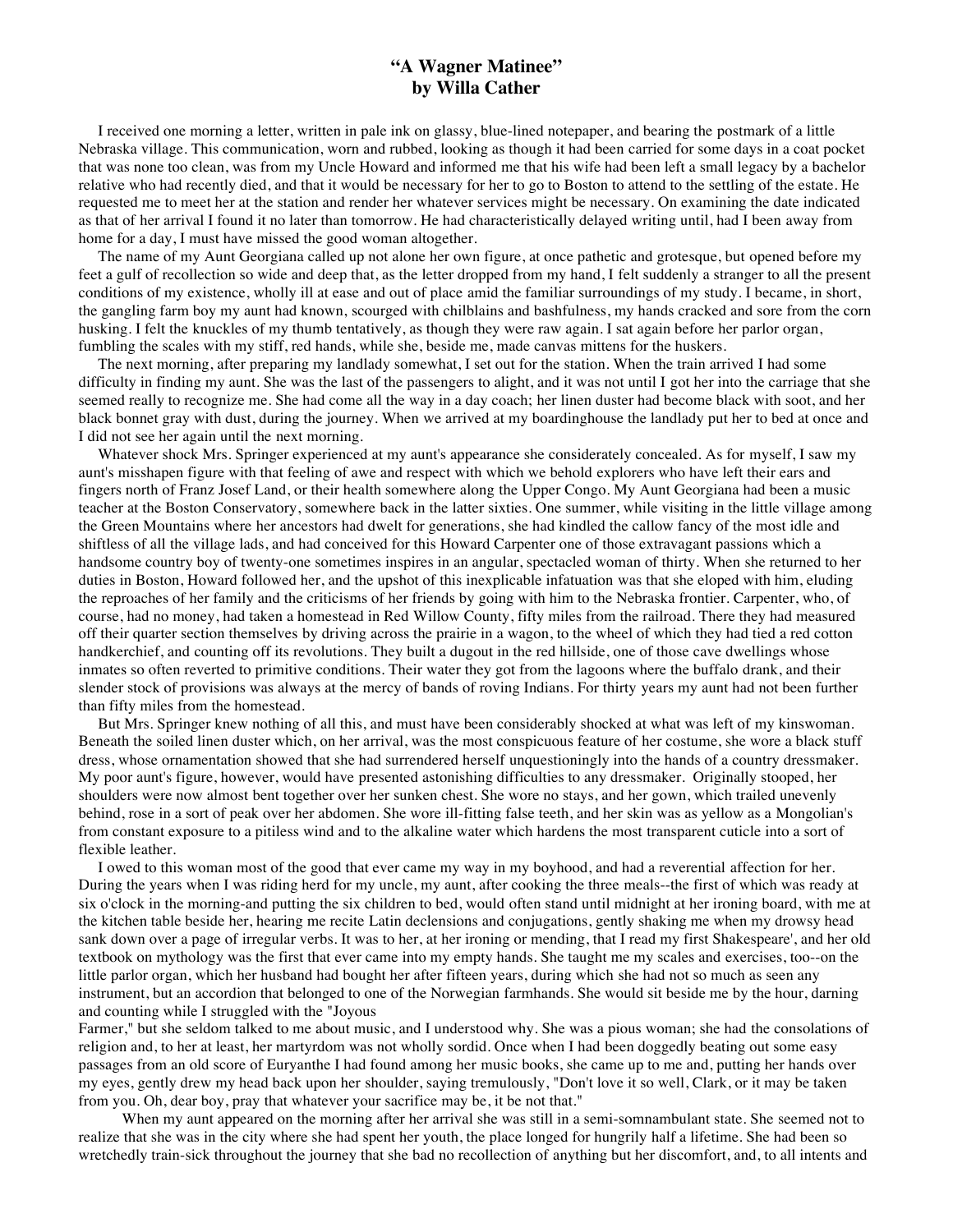purposes, there were but a few hours of nightmare between the farm in Red Willow County and my study on Newbury Street. I had planned a little pleasure for her that afternoon, to repay her for some of the glorious moments she had given me when we used to milk together in the straw-thatched cowshed and she, because I was more than usually tired, or because her husband had spoken sharply to me, would tell me of the splendid performance of the Huguenots she had seen in Paris, in her youth. At two o'clock the Symphony Orchestra was to give a Wagner program, and I intended to take my aunt; though, as I conversed with her I grew doubtful about her enjoyment of it. Indeed, for her own sake, I could only wish her taste for such things quite dead, and the long struggle mercifully ended at last. I suggested our visiting the Conservatory and the Common before lunch, but she seemed altogether too timid to wish to venture out. She questioned me absently about various changes in the city, but she was chiefly concerned that she had forgotten to leave instructions about feeding half-skimmed milk to a certain weakling calf, "old Maggie's calf, you know, Clark," she explained, evidently having forgotten how long I had been away. She was further troubled because she had neglected to tell her daughter about the freshly opened kit of mackerel in the cellar, which would spoil if it were not used directly.

 I asked her whether she had ever heard any of the Wagnerian operas and found that she had not, though she was perfectly familiar with their respective situations, and had once possessed the piano score of The Flying Dutchman. I began to think it would have been best to get her back to Red Willow County without waking her, and regretted having suggested the concert.

 From the time we entered the concert hall, however, she was a trifle less passive and inert, and for the first time seemed to perceive her surroundings. I had felt some trepidation lest she might become aware of the absurdities of her attire, or might experience some painful embarrassment at stepping suddenly into the world to which she had been dead for a quarter of a century. But, again, I found how superficially I had judged her. She sat looking about her with eyes as impersonal, almost as stony, as those with which the granite Rameses in a museum watches the froth and fret that ebbs and flows about his pedestalseparated from it by the lonely stretch of centuries. I have seen this same aloofness in old miners who drift into the Brown Hotel at Denver, their pockets full of bullion, their linen soiled, their haggard faces unshaven; standing in the thronged corridors as solitary as though they were still in a frozen camp on the Yukon, conscious that certain experiences have isolated them from their fellows by a gulf no haberdasher could bridge.

We sat at the extreme left of the first balcony, facing the arc of our own and the balcony above us, veritable hanging gardens, brilliant as tulip beds. The matinee audience was made up chiefly of women. One lost the contour of faces and figures-- indeed, any effect of line whatever-and there was only the color of bodices past counting, the shimmer of fabrics soft and firm, silky and sheer: red, mauve, pink, blue, lilac, purple, ecru, rose, yellow, cream, and white, all the colors that an impressionist finds in a sunlit landscape, with here and there the dead shadow of a frock coat. My Aunt Georgiana regarded them as though they had been so many daubs of tube-paint on a palette.

 When the musicians came out and took their places, she gave a little stir of anticipation and looked with quickening interest down over the rail at that invariable grouping, perhaps the first wholly familiar thing that had greeted her eye since she had left old Maggie and her weakling calf. I could feel how all those details sank into her soul, for I had not forgotten how they had sunk into mine when. I came fresh from plowing forever and forever between green aisles of corn, where, as in a treadmill, one might walk from daybreak to dusk without perceiving a shadow of change. The clean profiles of the musicians, the gloss of their linen, the dull black of their coats, the beloved shapes of the instruments, the patches of yellow light thrown by the greenshaded lamps on the smooth, varnished bellies of the cellos and the bass viols in the rear, the restless, wind-tossed forest of fiddle necks and bows-I recalled how, in the first orchestra I had ever heard, those long bow strokes seemed to draw the heart out of me, as a conjurer's stick reels out yards of paper ribbon from a hat.

The first number was the Tannhauser overture. When the horns drew out the first strain of the Pilgrim's rus my Aunt Georgiana clutched my coat sleeve. Then it was I first realized that for her this broke a silence of thirty years; the inconceivable silence of the plains. With the battle between the two motives, with the frenzy of the Venusberg theme and its ripping of strings, there came to me an overwhelming sense of the waste and wear we are so powerless to combat; and I saw again the tall, naked house on the prairie, black and grim as a wooden fortress; the black pond where I had learned to swim, its margin pitted with sun-dried cattle tracks; the rain-gullied clay banks about the naked house, the four dwarf ash seedlings where the dishcloths were always hung to dry before the kitchen door. The world there was the flat world of the ancients; to the east, a cornfield that stretched to daybreak; to the west, a corral that reached to sunset; between, the conquests of peace, dearer bought than those of war.

 The overture closed; my aunt released my coat sleeve, but she said nothing. She sat staring at the orchestra through a dullness of thirty years, through the films made little by little by each of the three hundred and sixty-five days in every one of them. What, I wondered, did she get from it? She had been a good pianist in her day I knew, and her musical education had been broader than that of most music teachers of a quarter of a century ago. She had often told me of Mozart's operas and Meyerbeer's, and I could remember hearing her sing, years ago, certain melodies of Verdi's. When I had fallen ill with a fever in her house she used to sit by my cot in the evening--when the cool, night wind blew in through the faded mosquito netting tacked over the window, and I lay watching a certain bright star that burned red above the cornfield--and sing "Home to our mountains, O, let us return!" in a way fit to break the heart of a Vermont boy near dead of homesickness already.

 I watched her closely through the prelude to Tristan and Isolde, trying vainly to conjecture what that seething turmoil of strings and winds might mean to her, but she sat mutely staring at the violin bows that drove obliquely downward, like the pelting streaks of rain in a summer shower. Had this music any message for her? Had she enough left to at all comprehend this power which had kindled the world since she had left it? I was in a fever of curiosity, but Aunt Georgiana sat silent upon her peak in Darien. She preserved this utter immobility throughout the number from The Flying Dutchman, though her fingers worked mechanically upon her black dress, as though, of themselves, they were recalling the piano score they had once played.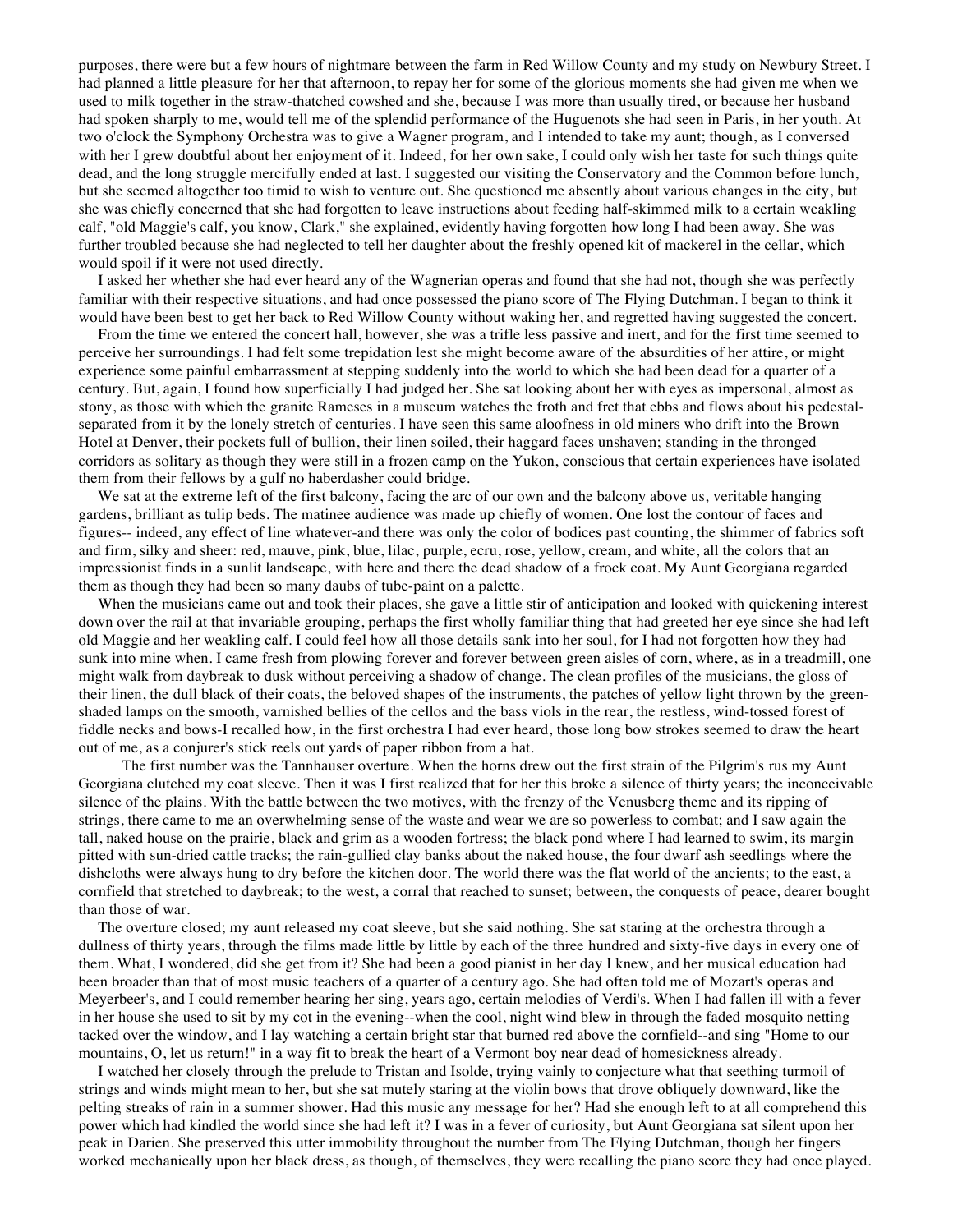Poor old hands! They had been stretched and twisted into mere tentacles to hold and lift and knead with; the palms unduly swollen, the fingers bent and knotted--on one of them a thin, worn band that had once been a wedding ring. As I pressed and gently quieted one of those groping hands I remembered with quivering eyelids their services for me in other days.

 Soon after the tenor began the "Prize Song," I heard a quick drawn breath and turned to my aunt. Her eyes were closed, but the tears were glistening on her cheeks, and I think, in a moment more, they were in my eyes as well. It never really died, then- - the soul that can suffer so excruciatingly and so interminably; it withers to the outward eye only; like that strange moss which can lie on a dusty shelf half a century and yet, if placed in water, grows green again. She wept so throughout the development and elaboration of the melody.

During the intermission before the second half of the concert, I questioned my aunt and found that the "Prize Song" was not new to her. Some years before there had drifted to the farm in Red Willow County a young German, a tramp cowpuncher, who had sung the chorus at Bayreuth, when he was a boy, along with the other peasant boys and girls. Of a Sunday morning he used to sit on his gingham-sheeted bed in the hands' bedroom which opened off the kitchen, cleaning the leather of his boots and saddle, singing the "Prize Song," while my aunt went about her work in the kitchen. She had hovered about him until she had prevailed upon him to join the country church, though his sole fitness for this step, insofar as I could gather, lay in his boyish face and his possession of this divine melody. Shortly afterward he had gone to town on the Fourth of July, been drunk for several days, lost his money at a faro table, ridden a saddled Texan steer on a bet, and disappeared with a fractured collarbone. All this my aunt told me huskily, wanderingly, as though she were talking in the weak lapses of illness.

 "Well, we have come to better things than the old Trovatore at any rate, Aunt Georgie?" I queried, with a well-meant effort at jocularity.

 Her lip quivered and she hastily put her handkerchief up to her mouth. From behind it she murmured, "And you have been hearing this ever since you left me, Clark?" Her question was the gentlest and saddest of reproaches.

 The second half of the program consisted of four numbers from the Ring, and closed with Siegfried's funeral march. My aunt wept quietly, but almost continuously, as a shallow vessel overflows in a rainstorm. From time to time her dim eyes looked up at the lights which studded the ceiling, burning softly under their dull glass globes; doubtless they were stars in truth to her. I was still perplexed as to what measure of musical comprehension was left to her, she who had heard nothing but the singing of gospel hymns at Methodist services in the square frame schoolhouse on Section Thirteen for so many years. I was wholly unable to gauge how much of it had been dissolved in soapsuds, or worked into bread, or milked into the bottom of a pail.

The deluge of sound poured on and on; I never knew what she found in the shining current of it; I never knew how far it bore her, or past what happy islands. From the trembling of her face I could well believe that before the last numbers she had been carried out where the myriad graves are, into the gray, nameless burying grounds of the sea; or into some world of death vaster yet, where, from the beginning of the world, hope has lain down with hope and dream with dream and, renouncing, slept.

 The concert was over; the people filed out of the hall chattering and laughing, glad to relax and find the living level again, but my kinswoman made no effort to rise. The harpist slipped its green felt cover over his instrument; the flute players shook the water from their mouthpieces; the men of the orchestra went out one by one, leaving the stage to the chairs and music stands, empty as a winter cornfield.

I spoke to my aunt. She burst into tears and sobbed pleadingly. "I don't want to go, Clark, I don't want to go!"

 I understood. For her, just outside the door of the concert hall, lay the black pond with the cattle-tracked bluffs; the tall, unpainted house, with weather-curled boards; naked as a tower, the crook-backed ash seedlings where the dishcloths hung to dry; the gaunt, molting turkeys picking up refuse about the kitchen door.

1. When had Georgiana been a music teacher?

- a. the latter part of the 1760s b. the latter part of the 1960s
	-
- c. the latter part of the 1660s d. the latter part of the 1860s
- 2. Where does Clark take his aunt as a treat?
	-
	-
	- a. the Conservatory b. to a concert
	- c. to eat d. the Boston Common

3. What was Aunt Georgiana concerned about when Clark was trying to suggest other places they might visit before lunch? a. She was concerned that she hadn't listened to music in years.

- b. She was more concerned that she had forgotten to leave instructions about feeding the weakling calf.
- c. She was concerned that she had been too isolated.
- d. She was concerned that she didn't look appropriate and would need to purchase new clothing.
- 4. What effect does the letter from Uncle Howard have on Clark?
	- a. It makes Clark feel guilty for leaving his aunt in Nebraska all these years.
	- b. It makes Clark feel suddenly very sorry for the horrible conditions his aunt has had to endure.
	- c. It makes Clark homesick for the homestead in Nebraska.
	- d. It makes Clark feel suddenly a stranger to all the present conditions of his existence.
- 5. What is the analogy used by the narrator to describe his aunt's aloofness at the concert hall?
	- a. her superficial dress was inappropriate b. an impressionist painting
	- c. She sat looking with impersonal eyes. d. old miners visiting Denver after a time spent in the Yukon